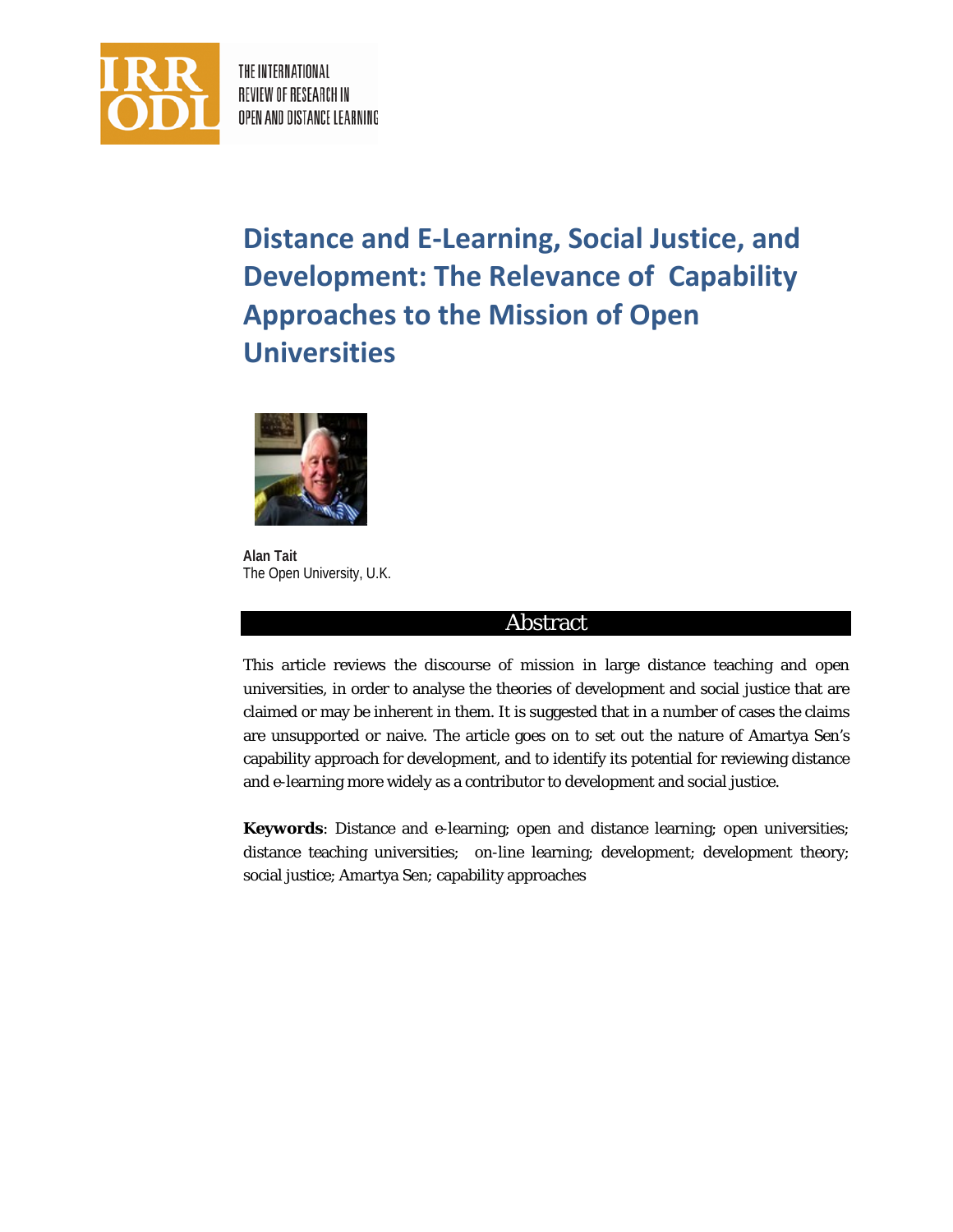### Introduction

For many individuals working in the field of distance and e-learning, a significant element in our commitment has been informally or formally to frame programmes of study as interventions to deliver social and economic change, that is some deliberate change in social or economic relationships that shifts the balance of livelihoods and wellbeing in a given context, and in particular to deliver increased equity. This is recorded as the case by a number of those who have occupied leadership positions (see Daniel, 2001; Paul, 1990; Zaki, 1997). This is as true in the richer countries, with their social segmentation and lack of equity in opportunity, not to speak of relative poverty, as in the poorer countries. It is at the same time true that it is not always easy for educators, perhaps in particular at the tertiary level, to see education not as a thing in itself but as a set of activities that delivers outcomes for individuals and societies. But if social change is our goal, this must be so. If educators accept that they have a role as workers in development, we then have to ask ourselves how we understand that process. This article is dedicated to that enquiry.

At institutional level too, many institutions working in the field of open, distance, and elearning claim development goals within their mission, sometimes with an explicit reference to social justice. This article will review some of those claims, and ask what theories of development are inherently presented, and whether they are adequately theorised to be able to act as more than aspiration or rhetoric. It will seek to present a framework of ideas drawing in particular on the capability approaches proposed by Amartya Sen. The capability approach seeks to deliver freedoms 'to be and to do' *with* participants not *to* subjects of development, and is set out at greater length below. The outcome of discussion is intended to help institutions and individuals in understanding how to plan in distance and e-learning contexts to deliver change through development and contribute to social justice.

### Institutional Missions

Below are reproduced a set of extracts from the mission and vision statements or similar texts from the websites of 12 major distance teaching universities (DTUs) around the world. Major distance teaching universities which reproduced purposes only associated with educational rather than social or developmental goals are not included here. Institutions from the regions of North America, Europe, Africa, and Asia are cited.

The selection of texts does not claim to be comprehensively representative but serves as a set of examples. The sampling from institutional mission statements has followed the theme of development, and in terms of validity is closer to the constraints of case study methods that provide illumination of ODL and development in a number of contexts.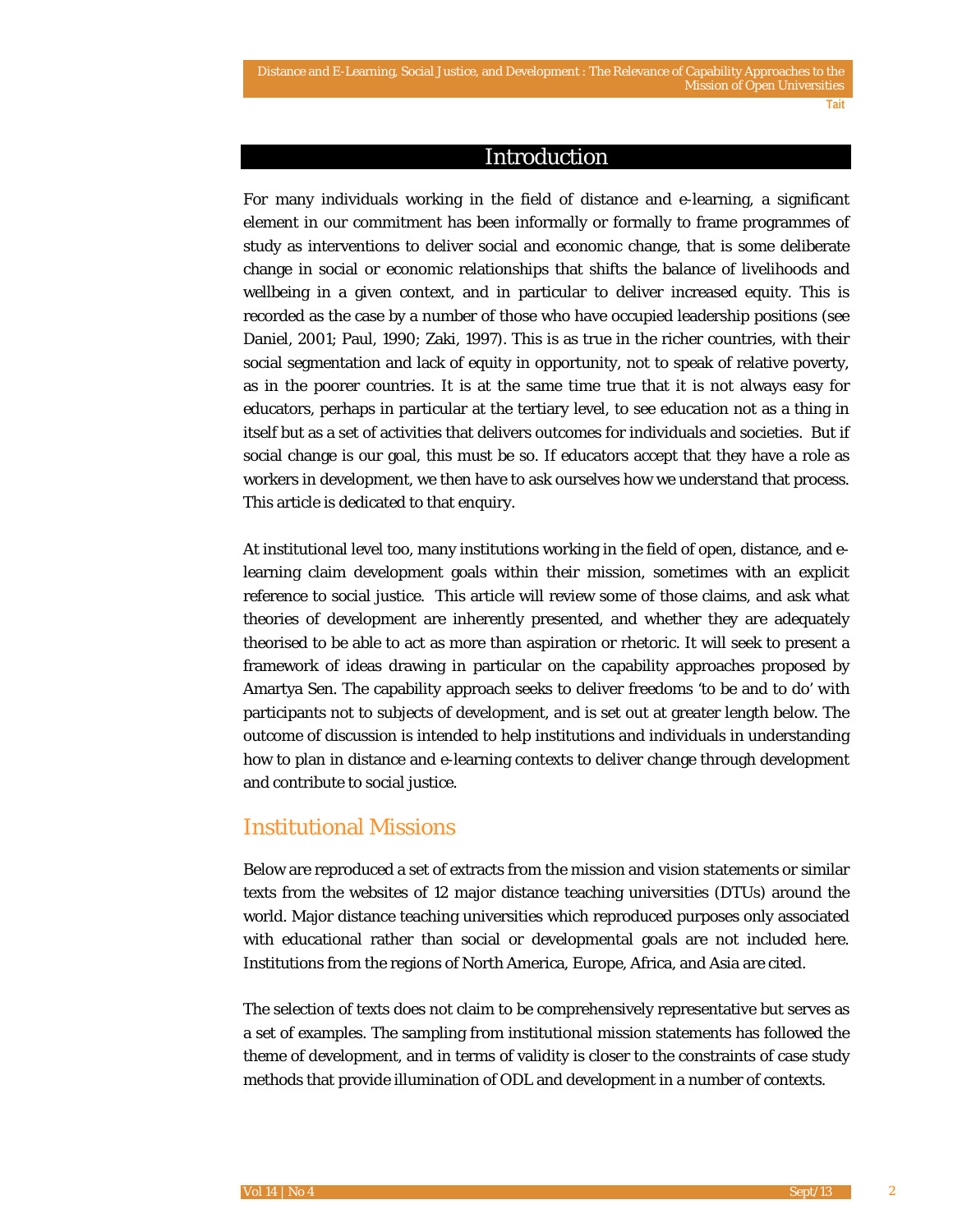| Allama Iqbal Open<br><b>University, Pakistan</b>                   | The Allama Iqbal Open University was established in May,<br>1974, with the main objectives of providing educational<br>opportunities to masses and to those who cannot leave their<br>homes and jobs. In the last 34 years, the University has more<br>than fulfilled this promise. It has opened up educational<br>opportunities for the working people and has provided<br>access to the females on their door steps. It has also done<br>pioneering work in the field of Mass Education. It is now<br>breaking new grounds in the fields of professional, scientific,<br>and technical education. It is attempting to reach out to the<br>remotest areas of Pakistan. It is also attempting to harness<br>modern information Technology for spreading education in<br>Pakistan. (Allama Iqbal Open University, 2013) |
|--------------------------------------------------------------------|-------------------------------------------------------------------------------------------------------------------------------------------------------------------------------------------------------------------------------------------------------------------------------------------------------------------------------------------------------------------------------------------------------------------------------------------------------------------------------------------------------------------------------------------------------------------------------------------------------------------------------------------------------------------------------------------------------------------------------------------------------------------------------------------------------------------------|
| <b>Athabasca University</b>                                        | Athabasca University, Canada's Open University, is<br>dedicated to the removal of barriers that restrict access to<br>and success in university-level study and to increasing<br>equality of educational opportunity for adult learners<br>worldwide. (Athabasca University, 2013)                                                                                                                                                                                                                                                                                                                                                                                                                                                                                                                                      |
| <b>Indira Gandhi National</b><br><b>Open University</b><br>(IGNOU) | The Indira Gandhi National Open University (IGNOU),<br>established by an Act of Parliament in 1985, has<br>continuously striven to build an inclusive knowledge society<br>through inclusive education. It has tried to increase the<br>Gross Enrollment Ratio (GER) by offering high-quality<br>teaching through the Open and Distance Learning (ODL)<br>mode. (IGNOU, 2013)                                                                                                                                                                                                                                                                                                                                                                                                                                           |
| <b>National Open</b><br><b>University of Nigeria</b>               | <b>Mission</b><br>To be regarded as the foremost University providing highly<br>accessible and enhanced quality education anchored by<br>social justice, equity, equality and national cohesion through<br>a comprehensive reach that transcends all barriers.<br>(National Open University of Nigeria, 2013)                                                                                                                                                                                                                                                                                                                                                                                                                                                                                                           |
| The Open University UK                                             | <b>Mission</b><br>We promote educational opportunity and social justice by<br>providing high-quality university education to all who wish<br>to realise their ambitions and fulfil their potential. (Open<br>University, 2013)                                                                                                                                                                                                                                                                                                                                                                                                                                                                                                                                                                                          |
| Open University of<br>China (was CCRTVU)                           | The OUC upholds the core values of "Openness,<br>Responsibility, Quality, Diversity and Internationalization".<br>It strives to meet the needs of China's developing society and<br>economy, and to satisfy the personal development needs of<br>the people, particularly the educational needs of rural areas,<br>remote areas and ethnic minority regions. The OUC<br>shoulders its social responsibility and promotes education<br>equality by providing flexible and diversified educational<br>services that deliver quality educational resources. (Open<br>University of China, 2013)                                                                                                                                                                                                                            |
| <b>Open University of</b><br>Malaysia                              | Adopting the motto 'University for all', OUM believes in the<br>democratisation of education; giving everyone a chance at<br>self-actualisation and fulfilling their potential. (Open<br>University of Malaysia, 2013)                                                                                                                                                                                                                                                                                                                                                                                                                                                                                                                                                                                                  |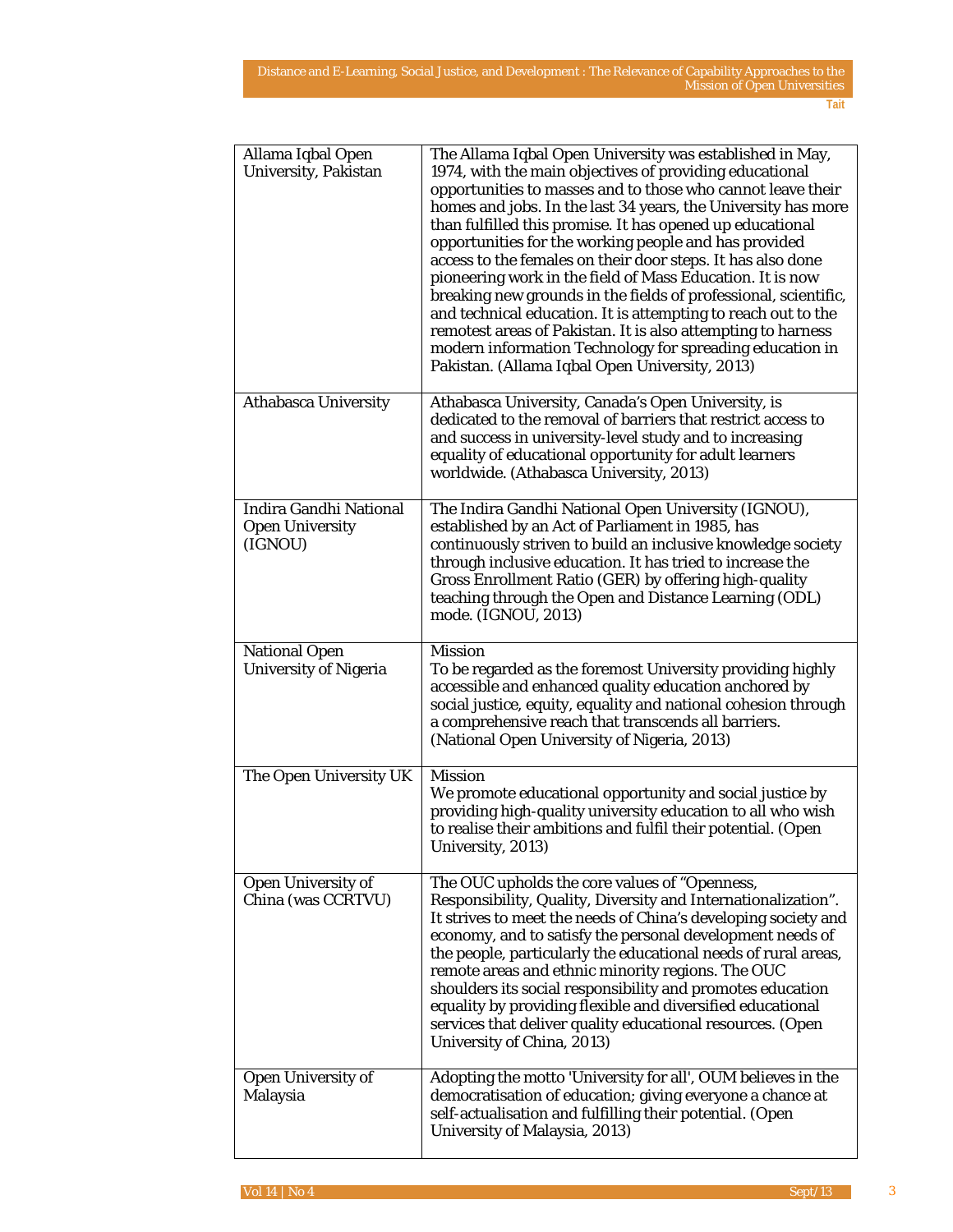| <b>Open University of</b><br>Tanzania                                    | <b>Vision</b><br>To continuously provide quality open and distance<br>education, research and public services for sustainable and<br>equitable socio-economic development of Tanzania in<br>particular and rest of Africa. (Open University of Tanzania,<br>2013)                                                                 |
|--------------------------------------------------------------------------|-----------------------------------------------------------------------------------------------------------------------------------------------------------------------------------------------------------------------------------------------------------------------------------------------------------------------------------|
| <b>Wawasan Open</b><br><b>University (Malaysia)</b>                      | Established in 2006, it uses flexible approaches to make<br>higher education accessible to all - anytime, anywhere - and<br>to create a lifelong learning community for aspiring<br>individuals regardless of their previous educational, ethnic<br>or socio-economic background. (Wawasan Open University,<br>2013)              |
| Universidad Nacional de<br><b>Educacion a Distancia</b><br>(UNED, Spain) | Since 1972, UNED has sought to translate into action the<br>principle of equal opportunity in access to higher education<br>through a methodology based on the principles of distance<br>learning and focused on the needs of the student. (UNED,<br>2013)                                                                        |
| <b>University of Phoenix</b>                                             | University of Phoenix provides access to higher education<br>opportunities that enable students to develop knowledge and<br>skills necessary to achieve their professional goals, improve<br>the productivity of their organizations and provide<br>leadership and service to their communities. (University of<br>Phoenix, 2013) |
| <b>University of South</b><br>Africa (UNISA)                             | <b>Vision</b><br>Social justice and fairness: Inspired by the foundational<br>precepts of our transforming society, social justice and<br>fairness animate our strategy, guide our efforts and influence<br>our imagined future. (UNISA, 2013)                                                                                    |

# Analysis of Open and Distance Teaching University Missions

It can be noted that seven universities claim equity and equality of opportunity as goals: Athabasca, NOUN of Nigeria, Open University UK, Open University China, Open University Tanzania, UNED Spain, and UNISA South Africa. IGNOU also talks of an 'inclusive knowledge society', while Phoenix and Wawasan highlight making higher education accessible. Allama Iqbal OU of Pakistan prioritizes inclusion for women and remote communities. OU China also identifies the rural and remote communities, along with ethnic minorities as priorities for inclusion. Wawasan of Malaysia also mentions as a priority inclusion on an ethnic basis. OU Tanzania alone explicitly identifies sustainable development as a goal. OU Malaysia highlights 'democratization of education' as a priority. National and nation building goals are identified such as 'an inclusive knowledge society' (IGNOU); 'national cohesion' (NOUN); 'China's developing society' (OU China); 'the socio-economic development of Tanzania' (OUT); and UNISA proposes to contribute to 'our transforming society'. Scale of opportunity is mentioned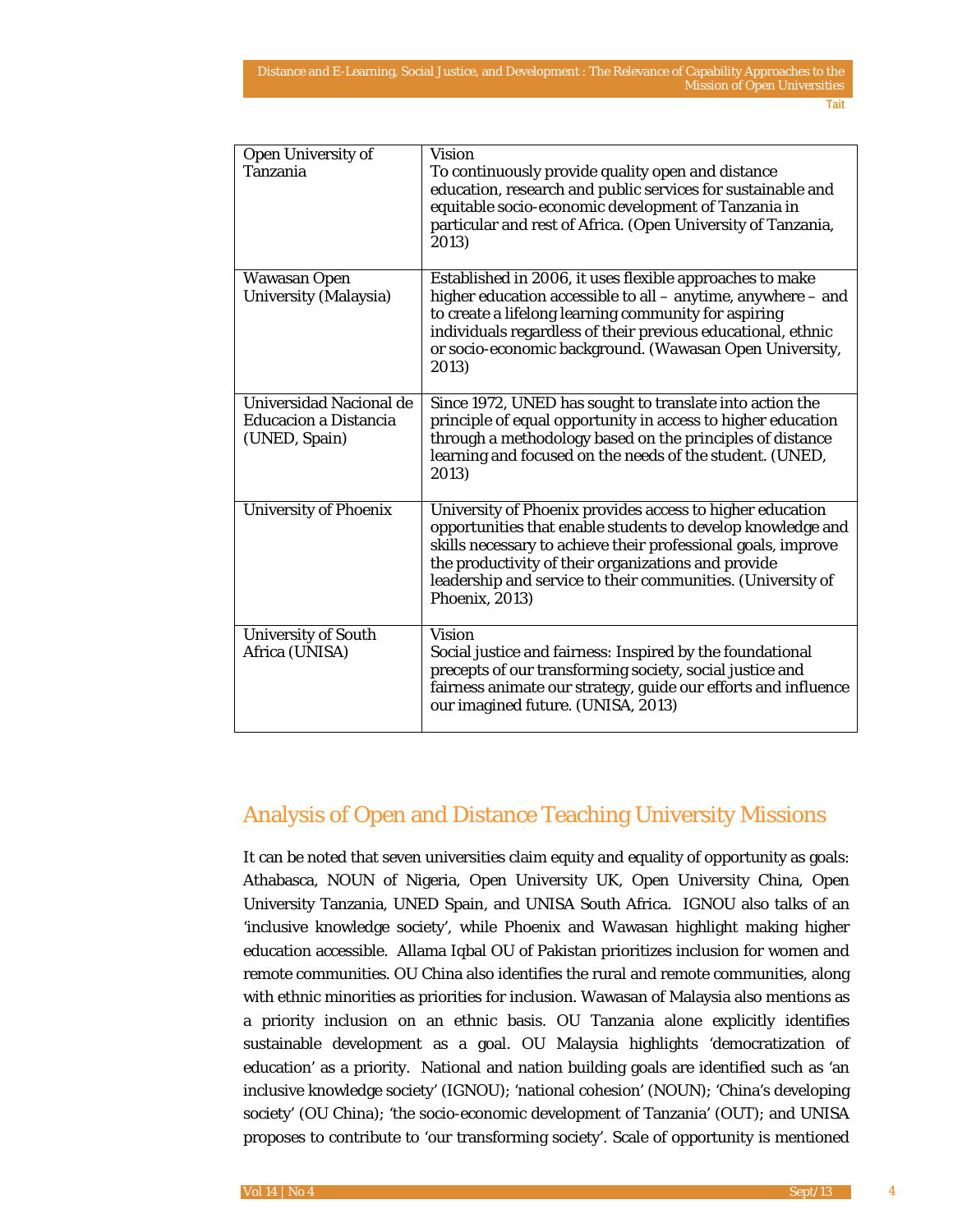by AIOU Pakistan ('mass education') and by IGNOU India with its commitment to increase the Gross Enrolment Ratio. The opportunities for learners are explicitly mentioned by Athabasca of Canada; OU UK which talks of 'all who wish to realise their ambitions'; OU Malaysia which aims to 'give everyone a chance at self-actualisation'; University of Phoenix which promotes access to higher education in particular for professional and vocational outcomes; and Wawasan Malaysia who welcome 'aspiring individuals'. Three universities use the term 'social justice', that is, NOUN of Nigeria, Open University UK, and UNISA of South Africa.

We should not assume that because a priority is not mentioned in the particular text highlighted here it is not mentioned elsewhere by a university; nor should it be assumed that institutions not mentioned may not have similar or indeed differing priorities. Nor lastly can it be assumed that priorities of development highlighted in institutional statements are always carried through with programmes of activity, and are evaluated against their mission goals, although of course in well-led and managed institutions this will be the case. We should also note the distinction between the ODL mission contributing to equity in educational provision, for example, making higher education more accessible to all, and those that contribute to equity more widely in society through education. In the latter category we have the OU China and UNISA, as expressed through their mission statements. This raises for consideration the scope of a university's ambitions for development in a social and political context.

The major point however is to indicate that in a relatively cursory examination what major distance teaching universities in a range of geographies and economies, both 'developed' and 'developing', say about themselves is deeply embedded in development discourse and the politics of social change. Open universities cited here positively associate distance and e-learning with their delivery of goals of development defined in such ways. In summary most of these universities do not accept the current availability of opportunity as either fair or adequate, and intend through their activities to change it.

The range of approaches developed by the DTUs and other universities with substantial deployment of distance and e-learning is at core about the affordances that are delivered through the separation of time and space, and through the use of technologies to innovate in both pedagogy and logistics. These affordances above all deliver flexibility regarding time and place that permits study alongside work and family; includes people in geographies that would otherwise be excluded; supports the inclusion of women where independent movement to study on a campus is restricted, and of the house bound, the disabled, and the imprisoned for whom study on the campus is not possible; it can permit study by individuals otherwise excluded by cost where distance and e-learning has been able to lower cost as against other educational systems; and through scale can provide opportunities for far more people than would otherwise be possible. More generally, through scale and flexibility it can in terms of social policy provide a pressure valve to release frustration about educational opportunity; can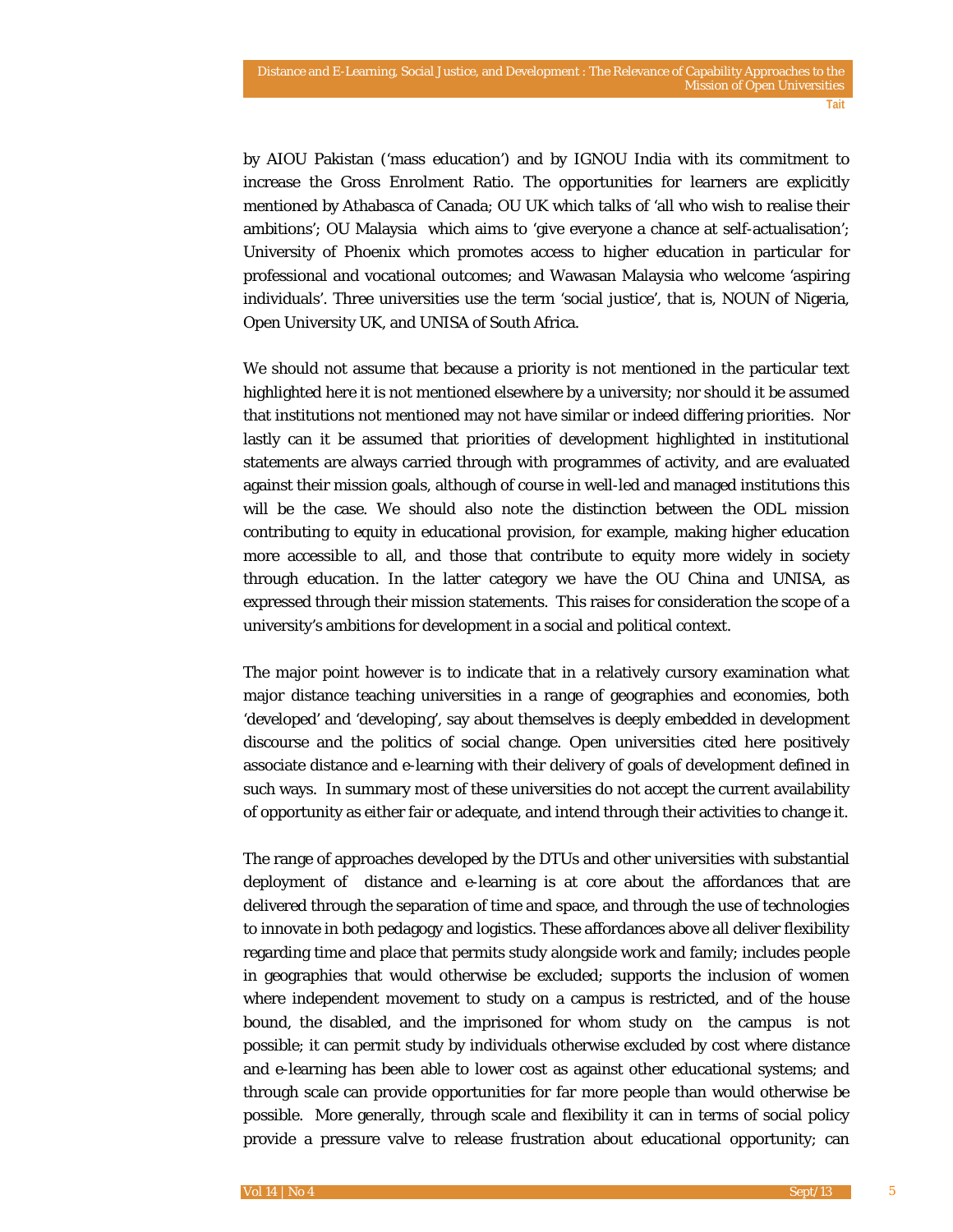deliver large scale opportunities for professional development that support improvement in quality of service and economic growth; and can support the development of an educated citizenry and so nourish self-fulfillment and democracy.

### Theories of Development

How might this combination of the aspirations of and affordances available to the open and distance–teaching universities contribute to development? Development starts, as observed above, from a fundamentally non-conservative position, to the effect that society is not as it should be and change for the better can and should be planned for and delivered. Distance teaching universities, whether single-mode or blended in their modes of study, by virtue of their ambition for and potential scale of contribution to development are therefore political actors (Tait, 1989, 1994, 2008). Given the centrality of that framework of ideas in the cited extracts from statements of mission and so on of the DTUs above we might expect, even in these fragments of text, to find some evidence of understanding about how development is understood. However there is very little clue. The span of understanding ranges from human capital theory, to inclusion of the excluded, and in some cases to the explicit if unsupported use of the term social justice. The University of Phoenix, a substantial on-line as well as blended study for–profit university, does not state any larger social vision for change, and limits itself to supporting student advancement in the workplace. As an institution it would appear that it could without difficulty work within current social and economic structures, which is starkly in contrast with the other mission statements and related texts from the open and distance teaching universities. We thus have, as earlier noted, across a range of university missions those who have explicit goals for achieving wider equity in society, through those who aim primarily to achieve wider access to education, to those who have no explicit commitment to equity. This is of course likely to be true across universities as a whole not only those which are founded on open and distance learning approaches.

The range of theories of development available for consideration is broad. It includes understandings of the world that progress is built primarily on economic growth and that poorer countries should become like richer countries, to a scepticism or hostility to the sustainability of economic growth as an uncontested good. While in most cases education is seen as an essential contributor to the human capital that countries need to grow economically and socially, there is a counter view that education especially at tertiary level provides legitimacy for a filter for the labour market as much as it provides real skill and knowledge essential for employment (Bowles & Gintis, 1976). Development is in other words a contested concept, and a university that commits itself to development needs to have a position articulated and adopted.

Within that range of possibilities for the meaning of development, the most dominant set of ideas over the last 20 years or so, especially for international governmental organizations, has been the human development model pioneered by UNDP through its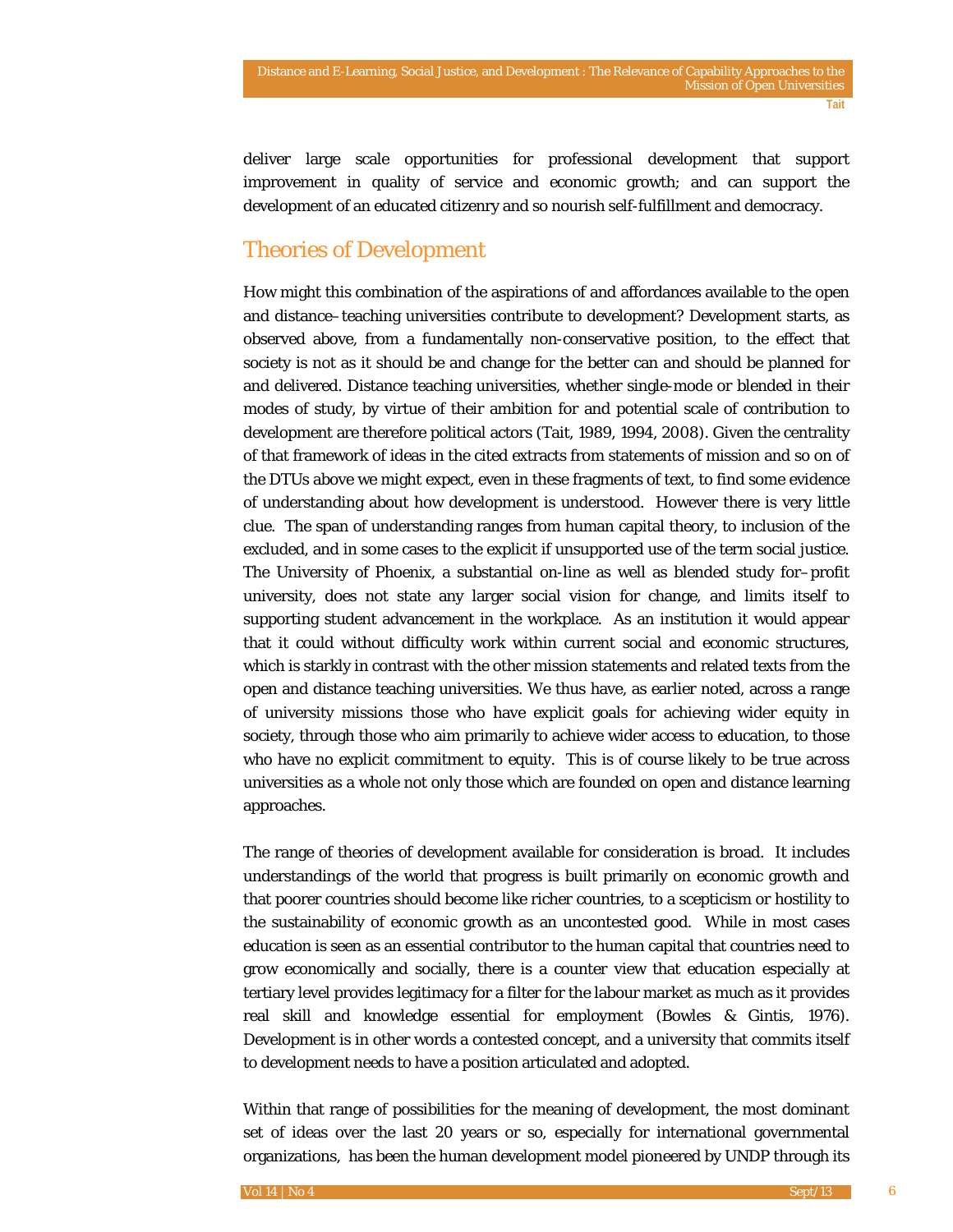annual World Development Reports. These began in 1990 with the celebrated but at the time challenging statement 'People are the real wealth of a nation' (UNDP, 2010, p. 1), which lay in contrast with the World Bank approach to development at that time of GDP growth being the simple goal and measure for development (The Economist, cited in UNDP, 2010, p. 14). While Mahbub Ul Haq was the progenitor of this new approach in the UNDP, including the idea that the capacity to make choices was core to a framework for development, his partner at the time in this rethinking was Amartya Sen whose work developed under the title of capability approaches has subsequently become dominant. In brief, development activity should seek to support capabilities in people 'to be and to do'. The approach has an existential commitment to human freedom to choose those capabilities, constrained as those freedoms may be by context. Capabilities are supported by sets of skills and activities, known in Sen's terminology as 'functionings'. The skill of reading may for example support the capability for an individual to be the person she or he wants, and to gain a livelihood in a more fulfilling and materially rewarding way. This approach to development has been very influential in international governmental organisations charged on behalf of their governments with development goals over the last 20 or more years. It is therefore this set of ideas, and their relevance for ODL and the purposes of ODL-focused institutions and organizations, that I want to explore in the remainder of this paper.

# Development, Social Justice, and Open and Distance Learning

Three DTUs frame their mission or vision explicitly in terms of social justice, as noted above. What might they mean by that? The roots are both religious and secular, with the notion developed through the French Revolution from whence we hold the notion of universal human rights, but used also over a long period by the Roman Catholic Church in its positive option for the poor (Tait & O'Rourke, 2013). At core is a commitment to equality of human beings, the development of programmes of activity to deliver inclusion of the great majority in the benefits of society, and solidarity with those in need. It is easy to see how an intention to include the excluded, and to support those who have been denied opportunity, would develop as the missions of open universities and DTUs and that the term social justice could be used to frame such missions.

However there is no worked out and articulated framework of understanding as to what a development framework for ODL might look like. Earlier works such as Rogers on adult learning more broadly assert the need for such a framework in richer as well as poorer countries, and evaluate the range of development ideas available. Many of the questions raised remain relevant for ODL, in particular the critique of human resource development as making objects of 'target groups' rather than subjects of development (Rogers, 1990). More specifically for ODL, Wall in writing about distance education with indigenous people in the North of Canada asserts the importance of partnerships, working with communities, and this is further emphasized by Haughey in the same volume (Haughey, 1990, p. 35).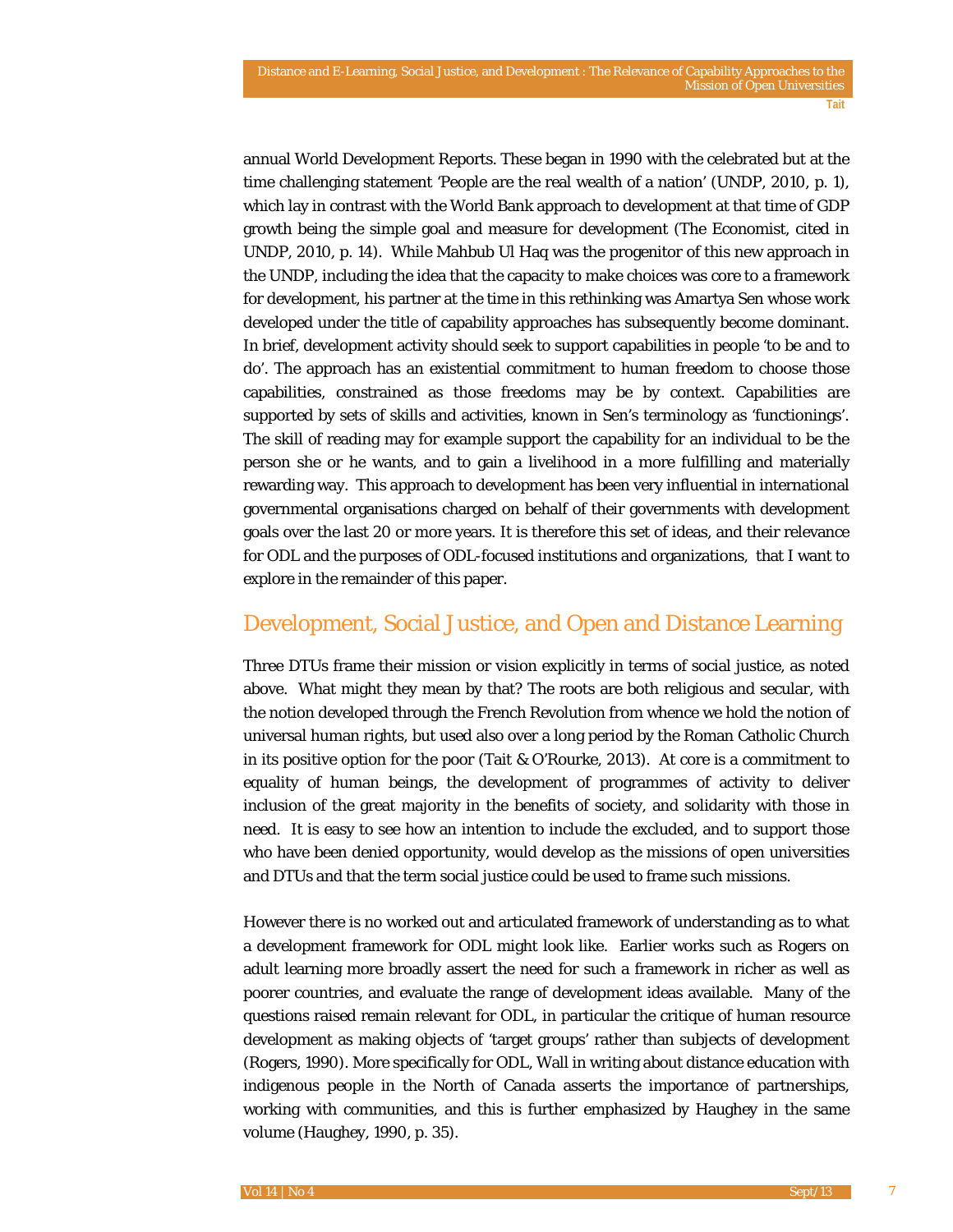UNESCO in its policy document on open and distance learning (ODL) explicitly linked its importance for the achievement of the right to education for all , and emphasized the significance for development of ODL's deployment of technologies for learning in educational contexts (UNESCO, 2002, pp. 13-19). Perraton makes an extended and sceptical examination of the claims of ODL to contribute to development in the South, and identifies the high incidence of non-completion as a major stumbling block to the recognition of those claims (2000). Perraton also identifies four factors as driving the expansion of ODL: increasing access, economic development, technology, and costsaving (2004, pp. 18-22). Reza asks still pertinent questions about how the impact of ODL can be assessed in terms of personal, social, and economic measures, and laments the absence of adequate data. She nonetheless concludes that there are benefits to its target audience but that future policy in this area must be informed by further research (2004, p. 221).

Rumble has focused in the context of ODL on one aspect of social justice, namely the contribution ODL can make through the provision of education at prices affordable to the poor through redistributive taxation (2007). Such an argument, and its accompanying polemic against neo-liberal approaches to society in general and education in particular, would, if applied, at least arguably contribute to access to education, a necessary condition for social justice to be delivered. Outside continental Europe however that argument is not followed at least at tertiary education level, and indeed in England has recently been comprehensively dismissed by recent fees and funding policy for higher education, where university education has been positioned as a private not a public good. Kirkpatrick argued that ODL is central to delivery of the Millenium Development Goals, and in particular draws attention to the scale of impact on teacher education in African contexts (2008, pp. 26-28). Harreveld reviews teacher education in developing contexts and critically assesses Sen's capability approach for inservice education of teachers as a means to support their freedom as  $21<sup>st</sup>$  century knowledge workers (2007, pp. 51-53).

While the promotion of access within a framework of economic development is a necessary condition for any contribution to social justice to come from ODL, nowhere is there proposed a theoretical and substantive understanding of what development is, or how it works, nor do such accounts lead to a comprehensive account of what should be done in terms of curriculum and pedagogy to support such aims. To support that higher level aim, Tait and O'Rourke have developed a framework for assessing the extent to which an ODL institution is able to contribute to social justice in order to support the delivery of concrete outcomes rather than undefined aspirations. Sen's capability approach however provides an overarching framework of understanding of development that can support the aspiration to serve social justice and ensure the orientation of policy and practice to ensure delivery.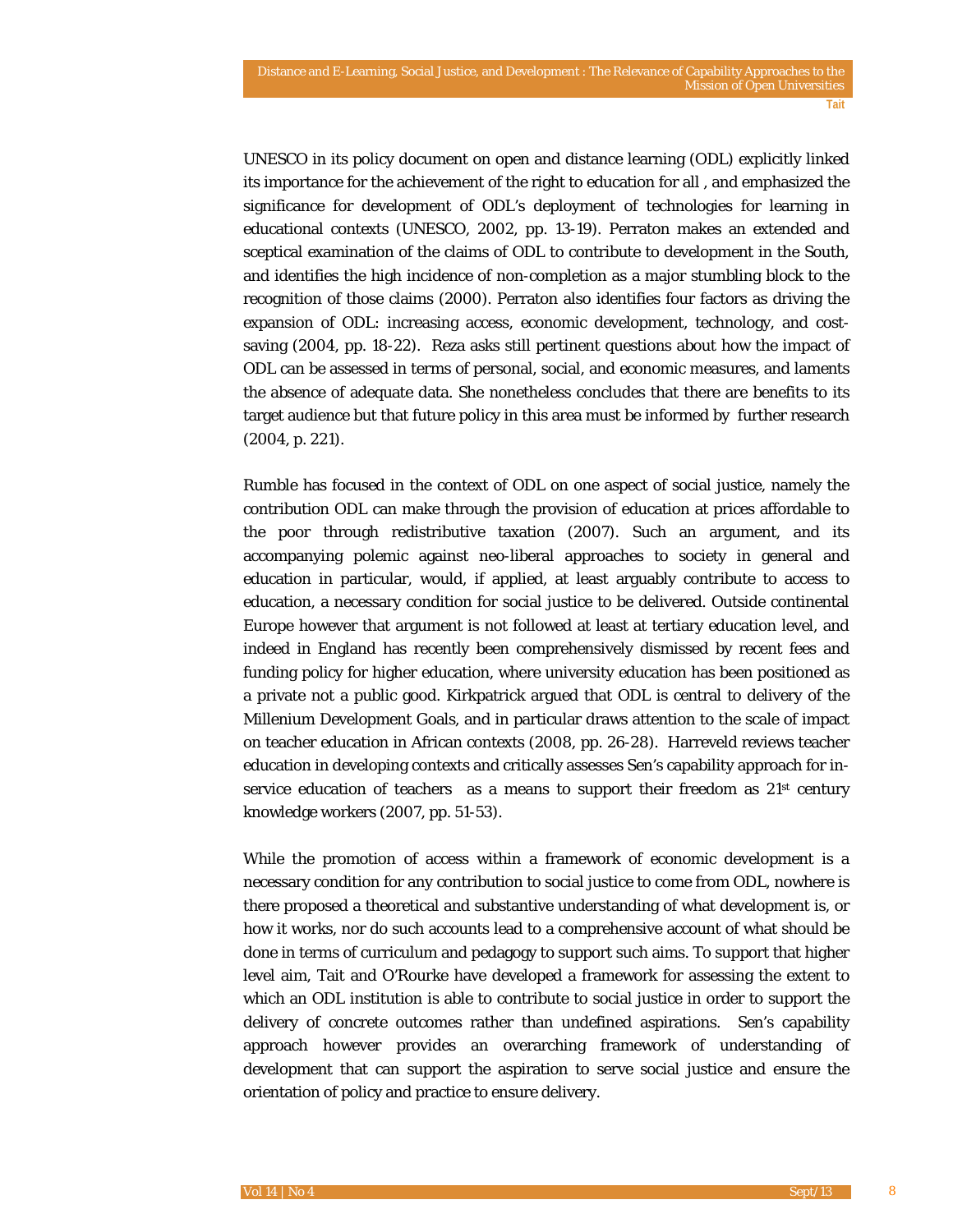### Capability Approaches and Education

Education, primarily adult literacy and school enrolment, was included, along with life expectancy and GDP per capita, to create a more complex set of measures than just GDP with which to assess development in the first UNDP annual report to address the issue in 1990 (Saito, p. 22). This new set of measures was known as the Human Development Index (HDI). Education has thus been part of the overall framework of ideas which became the capability approach from the beginning, along with the notion of freedom to make choices.

It has however taken longer than expected for the ideas of the capability approach to make their way as an explanatory framework into education and in particular into the tertiary and higher education sectors. Saito summarizes Sen's view on the contribution that education can and should make to human capability:

> The human capital received from education can be conceived in terms of commodity production. However Sen argues that education plays a role not only in accumulating human capital but also in broadening human capability. This can be through a person benefiting from education 'in reading, communicating, arguing, in being able to choose in a more informed way, in being taken seriously by others and so on. (2003, p. 24)

Saito points out also that education may not necessarily improve capabilities, as some kinds of education may even reduce them (rote learning, for example). While her comments relate to children and compulsory education they are highly relevant to tertiary and ODL approaches:

> It seems appropriate to argue that education which plays a role in expanding a child's capabilities should be a kind of education that makes people autonomous. (2003, p. 28)

Discussion of the capability approach contribution to understanding the role of education in development has continued to be discussed in the schools sector. With a focus on inclusion and equity, Walker has written that "Inequalities of gender, race and disability are included in and fundamental to the space of functionings and capabilities" (2006, p. 166), to which we should also surely add socio-economic class as a powerful distributor of opportunity. Walker adds elsewhere

> If schools and universities are places where identities are formed, where we learn to be as well as to know, how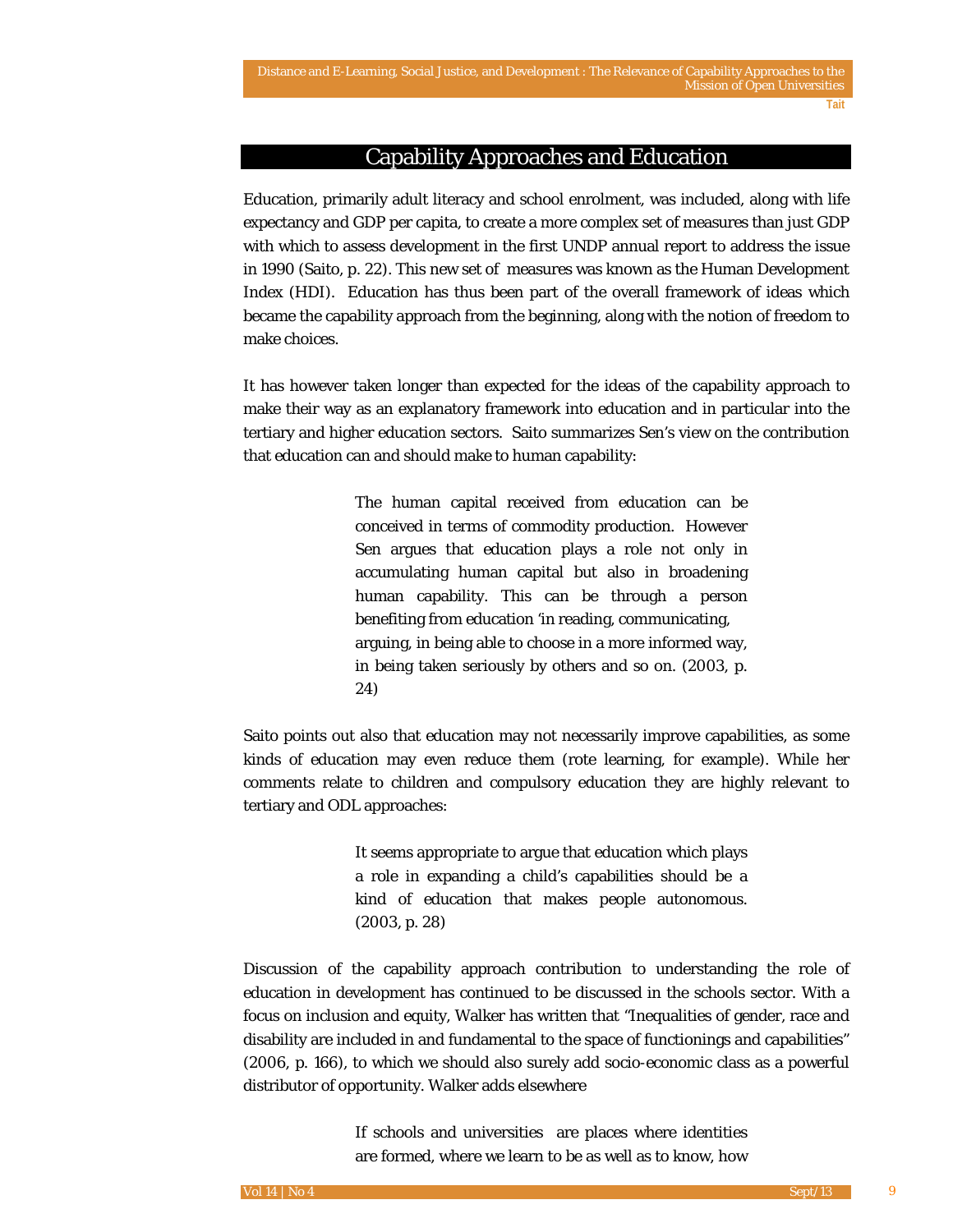much greater the responsibility for teachers to act and to think about what identities and what capabilities to function are being distributed. (2005, p. 109)

Walker's investigation of what is important to girls in school in South Africa leads her to conclude that we "have three provisional education capabilities: personal autonomy, paid work and social relations" (2006, p. 169). Walker goes on to generate a list through interviews of capabilities wanted by the girls of autonomy; knowledge (with caution re: the Freirian notion of 'banking of knowledge' and a positive emphasis on critical thinking); social relations; respect and recognition; aspiration; voice; bodily integrity and bodily health; and emotional integrity and emotions (2006, pp. 179-180). What Walker has done for schools here is to develop, using the capability approach, answers to the question "How will schools enhance the possibilities for its girl students to be and to do, and to have freedom to do so?". It is worth noting that Walker has developed this approach in a particular context for a particular group, as Sen had intended (he gave no overall definition of what capabilities should be). This is different from Nussbaum's position that such a list could be developed universally (see Nussbaum, 2011, pp. 33-34 and Tait & O'Rourke, 2013, for discussion of this). Walker's work leads to the question as to how institutions such as open universities and DTUs should develop an understanding of the ways in which they hope to build the capabilities of their students, deploying their particular approaches to learning and teaching, and in the particular contexts in which they work.

The use of the capability approaches framework in the tertiary sector has been slim, but Watts and Bridges (2006) have analyzed the discourse of access to higher education. They have critiqued the top-down nature of such policies in England, valuable though the goal may in general be to increase the study at university of a wider range of socioeconomic backgrounds, on the grounds that the benefits are assumed rather than deriving from the young adults whom such policies are designed to serve. The Senian notion of freedom to choose is thus ignored. This may serve to explain the limited success that a decade of such Widening Participation policies and accompanying funds have had over the last decade in England in shifting the proportion of entrants to higher education from poorer socio-economic groups (Shepherd, 2011).

### Capability Approaches and Open and Distance Learning (ODL)

The Commonwealth of Learning, which focuses its mission on the contribution that innovation in learning and in particular ODL can make to development, is the first institution to propose the use of capability approaches in the ODL field. COL sets out its position clearly on both how development is to be framed and how education for development is to be understood.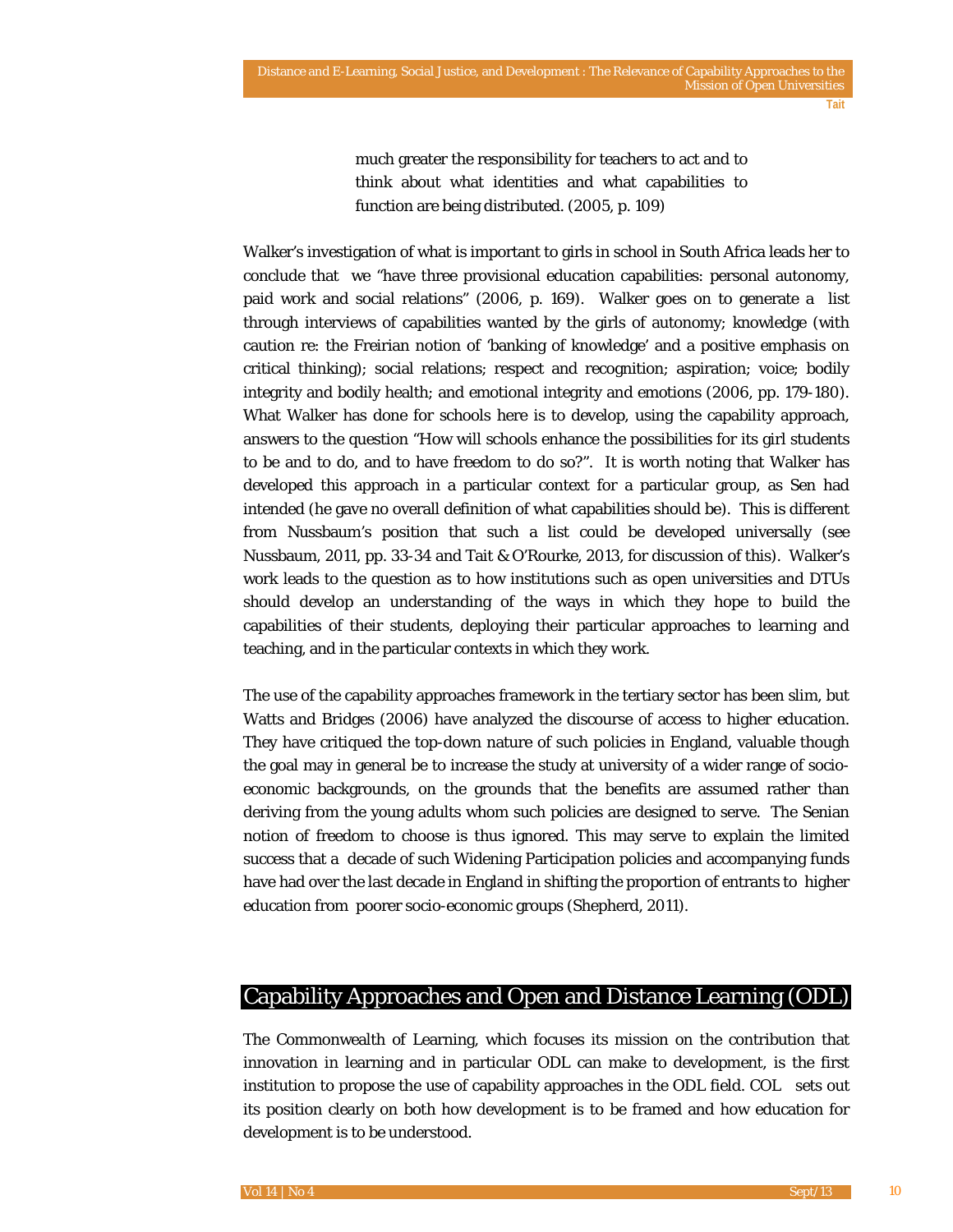#### The organisation's *Three Year Plan 2012-15* states that

Following the ideas of development economist and Nobel laureate Amartya Sen, COL understands development as freedom. Increasing the freedoms that men and women enjoy is a definition of development, and greater freedom empowers people to be more effective agents of development. (2012, p. 9)

It can be inferred that it is the framework of learning for development, rather than innovation in learning per se, that has over the last decade brought for COL the explicit use of the dominant framework for development of the capability approach.

To bring the capability approach into more focus for ODL, we would need as Walker did for girls in schools in South Africa, to work with students to identify how ODL approaches could help them deploy freedom to choose to be and do. It is proposed therefore that a concern for social justice as expressed through mission statements of open and distance teaching universities must be supported by clearer thinking about what that means and how it is to be delivered, and further that the capability approach provides a very powerful account of what it might be that these universities are trying to provide equity for, that is, the capabilities of their successful students to be more free 'to be and to do', supported by the functionings that they develop through study.

Building on the social justice audit approach proposed by Tait and O'Rourke (2013), the following schematic approach could at this stage be developed.

### Access and Recruitment

There is a crucial difference between policies of access and recruitment and what is conventionally understood as marketing. For development purposes within a framework of the capability approach an institution will need to identify which socio-economic groups have been historically excluded. Thus there is a positive bias to recruit not only from those who are eager to take advantage of opportunity, but those for whom it may be culturally and socially unfamiliar and challenging. This makes access and recruitment a qualitatively different activity from 'identifying the market' in a more familiar commercial sense. This is not to say that the latter may not be an essential part of the portfolio of recruitment activity in order to ensure institutional viability, but it is not adequate on its own if the institutional mission adopts the discourse of development and inclusion, as we have seen many open and distance teaching universities do. The balance between commercial marketing and access for development purposes will need to be judged according to resources and contexts, but should not in good faith be a tiny fig leaf for an overall commercial approach to significant intervention in the current structures of societal opportunity and disadvantage. Bringing the two discourses of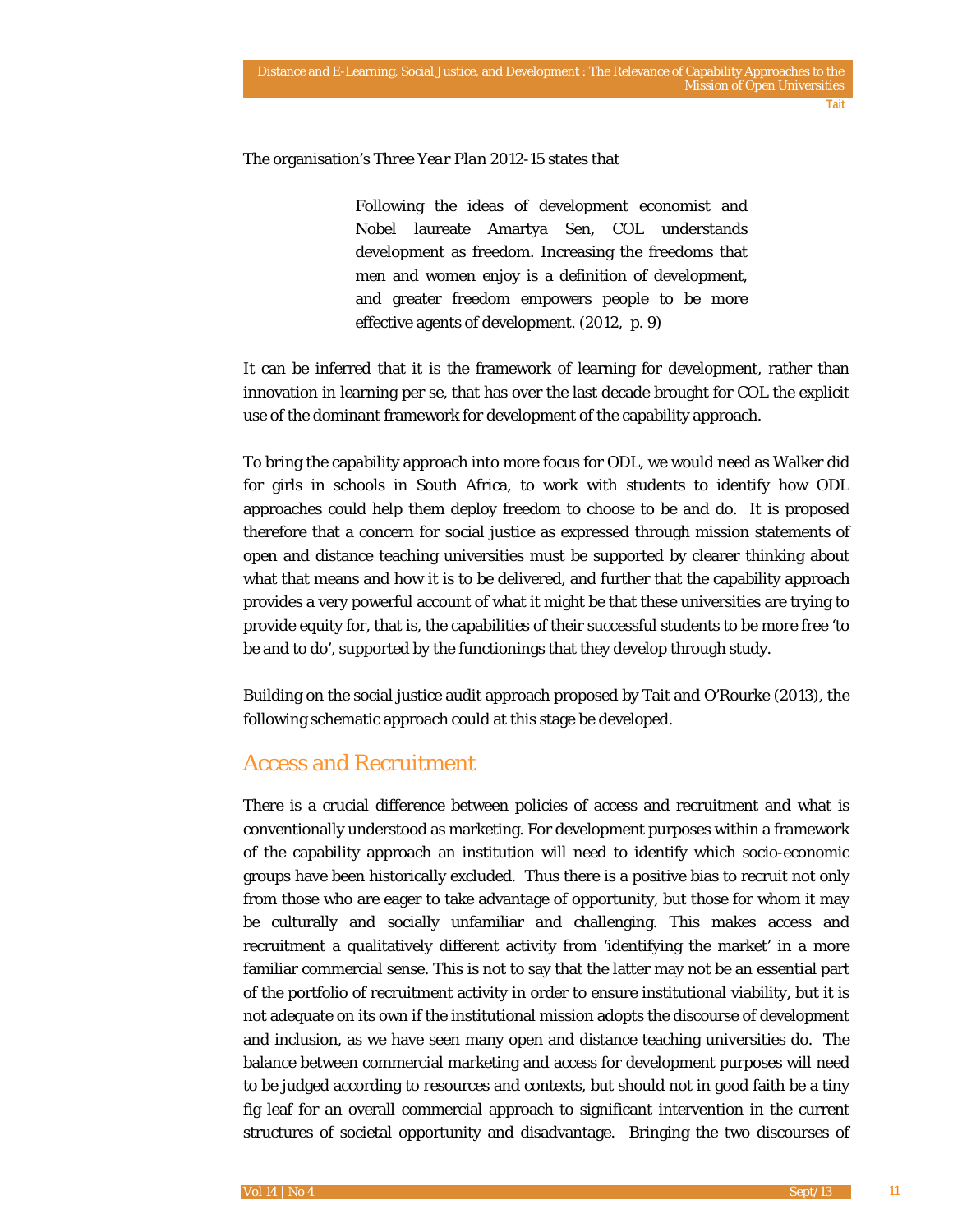marketing and development together is a crucial task for open and distance teaching universities.

Equally, following the cautionary outcome of work by Watts and Bridges (2006), the Senian perspective demands for the target groups for recruitment to open and distance teaching universities not the status of children for whom good is determined by adults, but a framework of understanding that explains clearly what support to livelihood and identity formation study can bring, and which seeks to ensure that potential students make their own choice and are enhanced in making the choice (their capacity to be free to choose). Thus right at the start of a discussion of the contribution that capability approaches can make to ODL we see a clear move away from top-down 'welfarism', perhaps more dominant at the time of the foundation of many open and distance– teaching universities, at the same time as there is a refusal to accept current social structures, or neo-liberal approaches to markets alone, as determinants of social outcomes.

# Programmes of Study

The programmes of study that are adopted by an open university represent significant strategic choices as to the most effective way to deliver on its development aims. This creates a qualitatively different rationale for curriculum strategy than the inheritance of classic disciplines or indeed the primacy of academic choice or preference. This can bring significant tension with the traditional understanding of many academics as to how university curriculum should be constructed and their rights within that process. With the adoption of the capability approach as an overarching framework an institution has to ask itself explicit questions as to how it will help students exercise their freedom 'to be and to do'. Thus programmes of study need to be adopted and developed that will empower successful students to make choices about the sort of person they aspire to be, and the ways in which they gain livelihoods. In other words programmes of study need to centre themselves on outcomes for students. These choices derive from students present and future, supported but not supplanted by the academic and professional skills in the university.

This represents particular challenges for open and distance teaching universities where curriculum production takes place all too often not with students but for students on a campus where students are for the most part absent. Curriculum innovators thus have a subtle and complex task to negotiate the interests of students, the academic community, and externally society and government, in order to create programmes of study that acknowledge the centrality of outcome of students' freedom to choose. This is particularly true where the status of future students within a set of power relations is not strong, nor is the professional understanding in the context of university study necessarily one of equals. Nonetheless, this tension of power relations in development contexts is near universal, and university education cannot claim any exceptionality.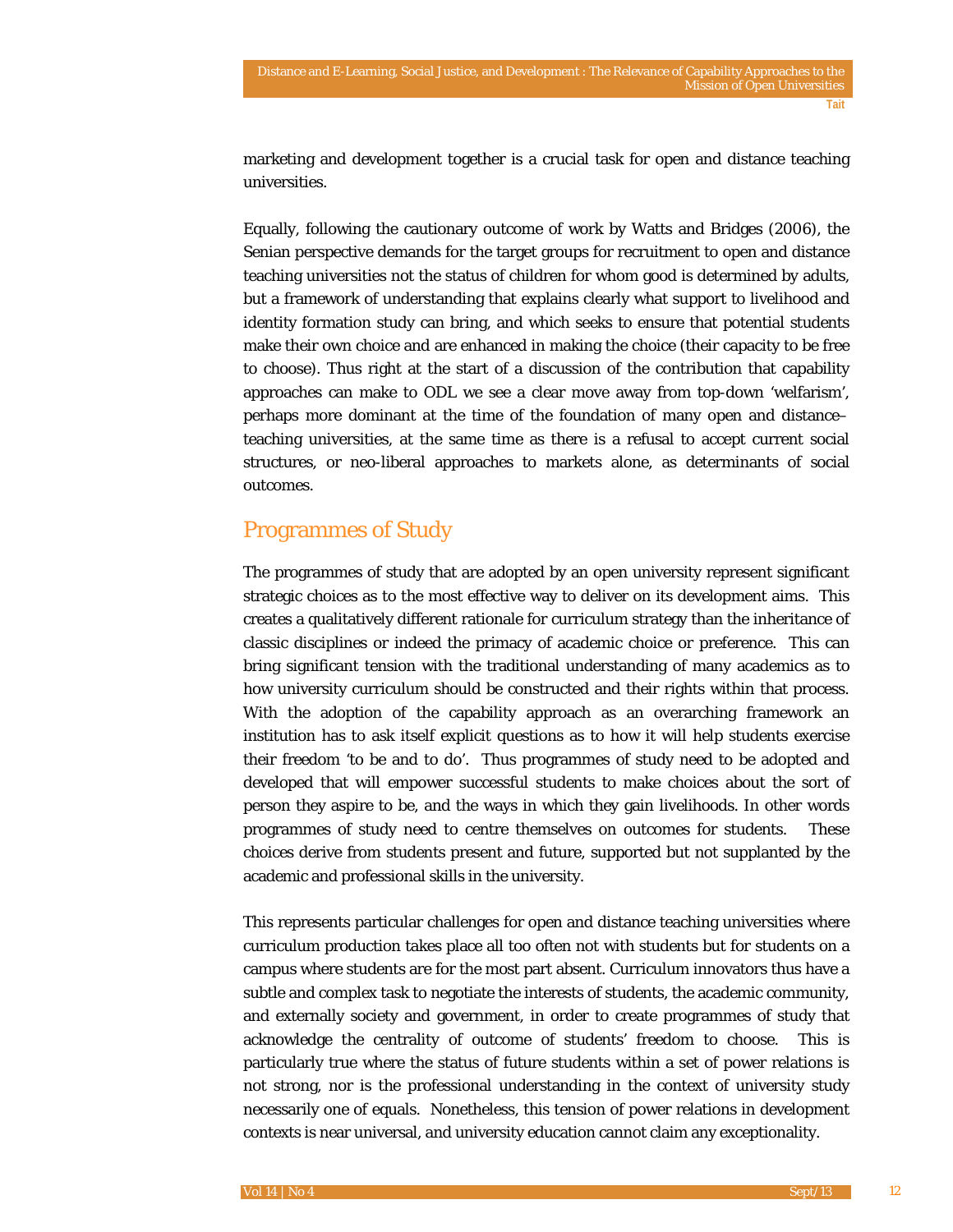# Learning, Teaching, and Student Support

While learning, teaching, and student support have core roles in delivering the learning outcomes of programmes of study and supporting the success of students, the capability approach provides us with a higher level framework for understanding how we should construct and direct learning, teaching, and student support strategies for open universities. If freedom to choose to be and to do represent the desirable outcomes for students, we can then review the strategies to support independent learning, the pedagogies that underpin assessment, and completion, in that light. The range of needs of a heterogeneous student body also argues for flexibility rather than uniformity in supporting students, which at the same time brings challenges for the notion of equity. Very important are the strategies to support student completion, as open and distance teaching universities are prone to publicize their recruitment figures and not their student completion data (Simpson, 2010).

### Conclusion

At a time of increasing commercialization and commoditization of higher education there is a need to protect the development character of higher education institutions and in particular open and distance teaching universities. It is hoped that this article will gain agreement on the need to revisit the goals of these universities and other higher education institutions insofar as they claim development outcomes, in ways that make clearer what kind of development is understood to be in operation. Central to this must be the rethinking, updating, and clarification of what lies behind the sorts of mission statements identified earlier, and the framing of core activities of recruitment, programme development, and teaching, learning, and student support in explicit ways that support them.

The nature of this work is specific and particular to institution and context. It is hoped that this article will stimulate such further work, and also that such work makes its way back through publication and in turn develops our understanding further. However we might in advance of detailed work at each institution make a proposition that identifies the capabilities that successful students will need in order to exercise freedom as fully as possible. It is suggested that central to the Senian perspective for higher education would be

- the capability to exercise independence of thought in order to build towards autonomy and self-fulfillment,
- the capability to gain a livelihood that aligns as far as possible with the first bullet point,
- the capability to operate as fully and equitably as possible as a citizen.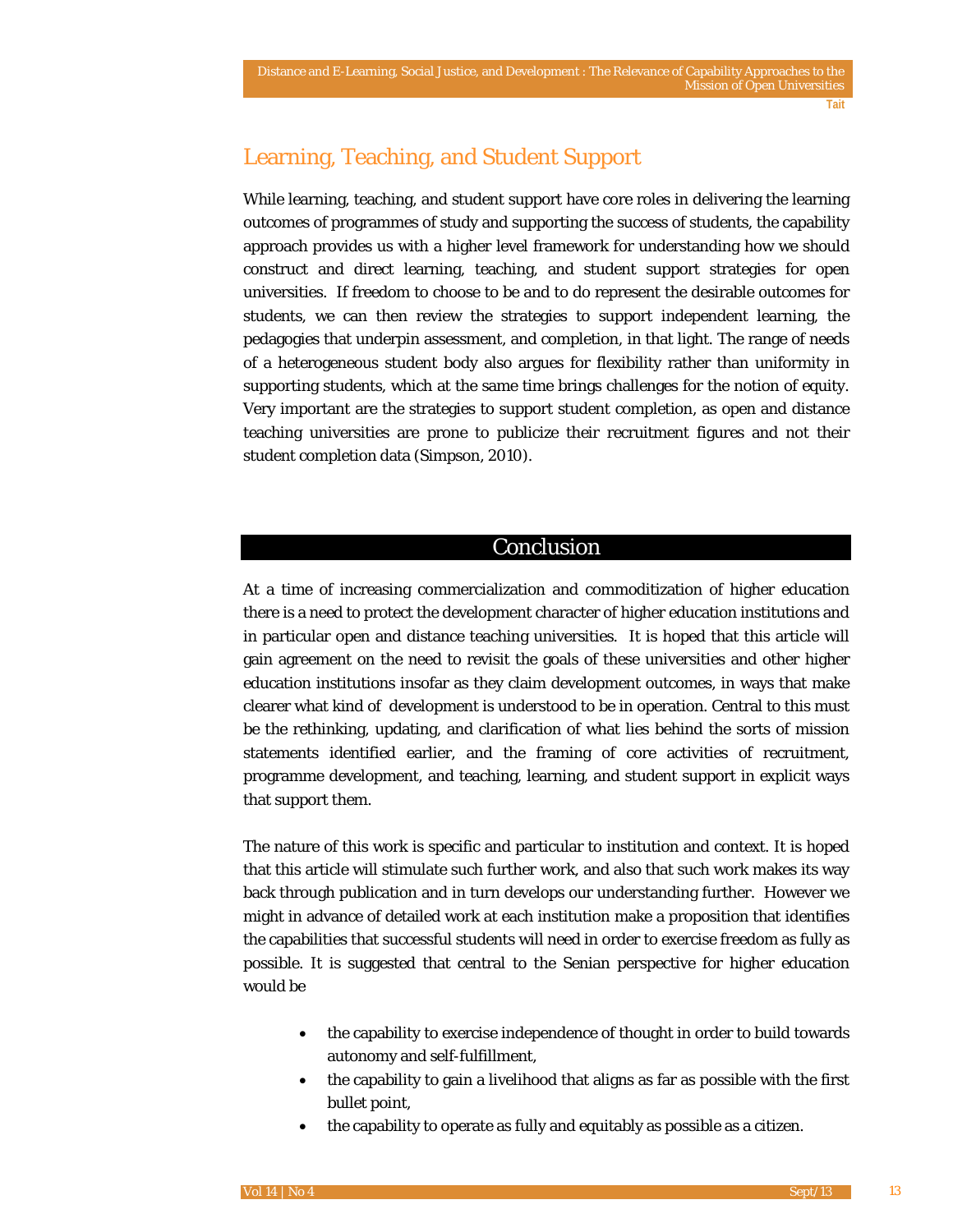It would be possible at institutional level to begin such a review as is proposed here by examining recruitment, programmes of study, and teaching, learning, and student support strategies against these three desired dimensions of human capacity. In such a way we can be more confident that our stated aims of development and social change are integrated with the overall institutional operation and that we can mitigate the risk of institutions operating at a level of rhetoric only.

# Acknowledgements

My thanks to Teresa Aguado, David Bridges, Roger Mills, and Jennifer O'Rourke for informally reading this article prior to submission.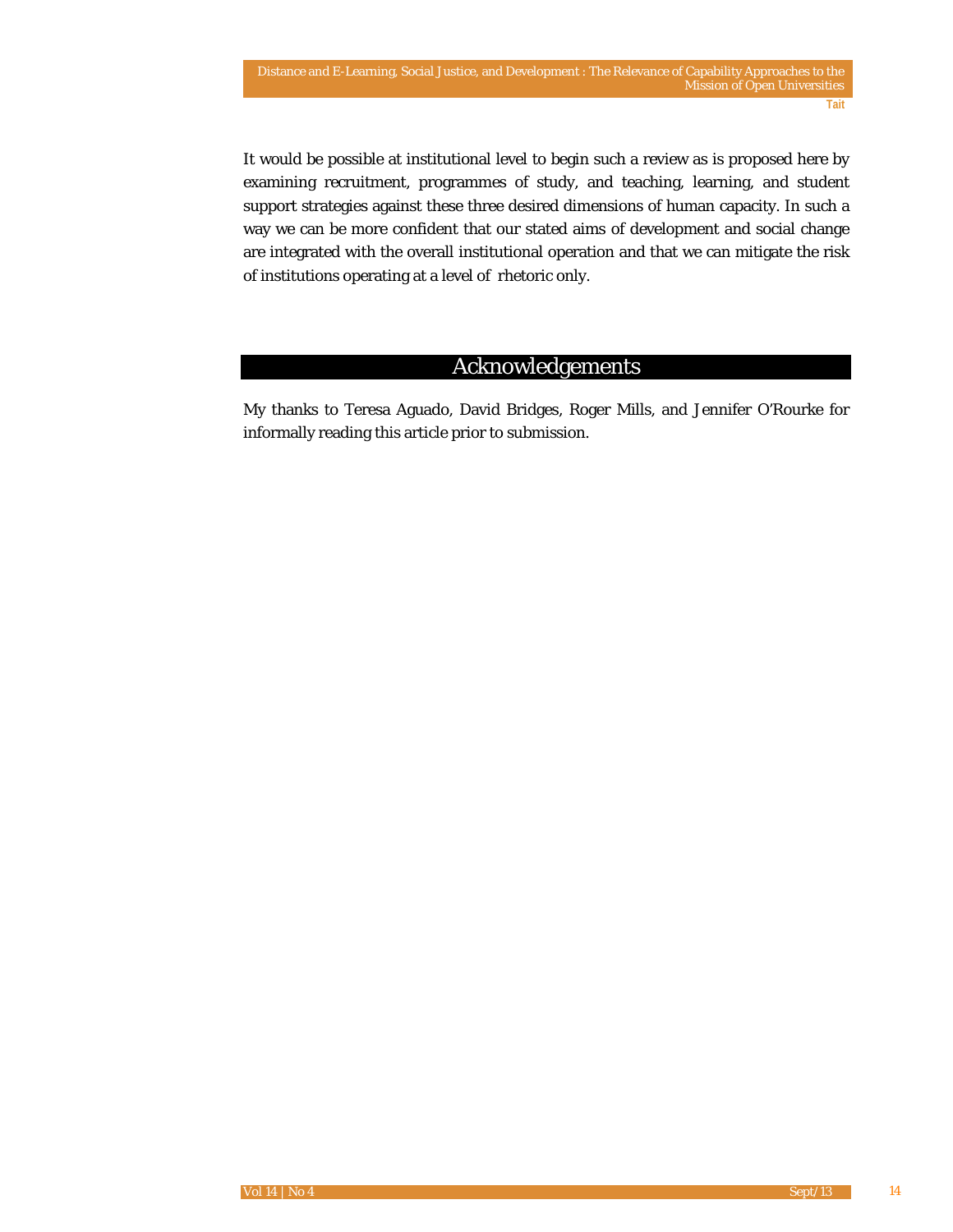#### References

- Allama Iqbal Open University. (2013). Retrieved from [http://www.aiou.edu.pk/BriefHistory.asp](https://legacy.open.ac.uk/owa/redir.aspx?C=fH8s0SlXn0qlvZlH8PzqNzoFlrdz3c9Ixk5h6h1EZA3PJpU7cOA1-5DS6cb5JsXzKQZ6M6eWMHM.&URL=http%3a%2f%2fwww.aiou.edu.pk%2fBriefHistory.asp)
- Athabasca University. (2013). Retrieved from [http://www.athabascau.ca/aboutau/index.php](https://legacy.open.ac.uk/owa/redir.aspx?C=fH8s0SlXn0qlvZlH8PzqNzoFlrdz3c9Ixk5h6h1EZA3PJpU7cOA1-5DS6cb5JsXzKQZ6M6eWMHM.&URL=http%3a%2f%2fwww.athabascau.ca%2faboutau%2findex.php)
- Bowles, S., & Gintis, H. (1976). *Schooling in capitalist America: Education reform and the contradictions of economic life*. New York: Basic Books.

Commonwealth of Learning. (2012). *Three-year plan 2012-15: Learning for development*. Retrieved from [http://www.col.org/\\_layouts/download.aspx?SourceUrl=http://www.col.org/P](https://legacy.open.ac.uk/owa/redir.aspx?C=W7H5YHa3pk29Oi3-o6c6FgAeGtPi489Ip2UGMmVD07cHaM3yQsUUK8gfSjzbKsWltpU5CJBssP4.&URL=http%3a%2f%2fwww.col.org%2f_layouts%2fdownload.aspx%3fSourceUrl%3dhttp%3a%2f%2fwww.col.org%2fPublicationDocuments%2fTYP_2012-2015.pdf) [ublicationDocuments/TYP\\_2012-2015.pdf](https://legacy.open.ac.uk/owa/redir.aspx?C=W7H5YHa3pk29Oi3-o6c6FgAeGtPi489Ip2UGMmVD07cHaM3yQsUUK8gfSjzbKsWltpU5CJBssP4.&URL=http%3a%2f%2fwww.col.org%2f_layouts%2fdownload.aspx%3fSourceUrl%3dhttp%3a%2f%2fwww.col.org%2fPublicationDocuments%2fTYP_2012-2015.pdf) 

- Daniel, J. (2001). The UK Open University, managing success and leading change in a mega-university. In C. Latchem & D. Hanna (Eds.), *Leadership for 21st century learning* (pp. 139-146). London : Kogan Page.
- Harreveld, R. E. (2010). A capability approach to open and distance learning for inservice teacher education. In P. Danaher & A. Umar (Eds.), *Teacher education through open and distance learning* (pp. 48-60). Vancouver : Commonwealth of Learning.
- Haughey, M. (1992). Trends and issues in distance education with implications for northern community development. In D. Wall & M. Owen (Eds.), *Distance education and sustainable community development* (pp. 29-38). Edmonton : Canadian Circumpolar Institute with Athabasca University Press.

IGNOU. (2013). Retrieved from [http://www.ignou.ac.in/ignou/aboutignou/profile/2](https://legacy.open.ac.uk/owa/redir.aspx?C=fH8s0SlXn0qlvZlH8PzqNzoFlrdz3c9Ixk5h6h1EZA3PJpU7cOA1-5DS6cb5JsXzKQZ6M6eWMHM.&URL=http%3a%2f%2fwww.ignou.ac.in%2fignou%2faboutignou%2fprofile%2f2)

- Kirkpatrick, D. (2008). The challenge of the millenium development goals: Role, potential and impact of open and distance learning. In *Open and distance learning for sustainable development, Proceedings of the second African Council for Distance Education conference* (pp. 25-31). Lagos. Retrieved from [http://www.acde](http://www.acde-africa.org/sites/default/files/publication.conference_proceedings.pdf)[africa.org/sites/default/files/publication.conference\\_proceedings.pdf](http://www.acde-africa.org/sites/default/files/publication.conference_proceedings.pdf)
- National Open University of Nigeria. (2013). Retrieved from [http://www.nou.edu.ng/noun/About%20NOUN/contents/history.html](https://legacy.open.ac.uk/owa/redir.aspx?C=fH8s0SlXn0qlvZlH8PzqNzoFlrdz3c9Ixk5h6h1EZA3PJpU7cOA1-5DS6cb5JsXzKQZ6M6eWMHM.&URL=http%3a%2f%2fwww.nou.edu.ng%2fnoun%2fAbout%2520NOUN%2fcontents%2fhistory.html)
- Nussbaum, M. (2011). *Creating capabilities, the human development approach*. Harvard Belknap.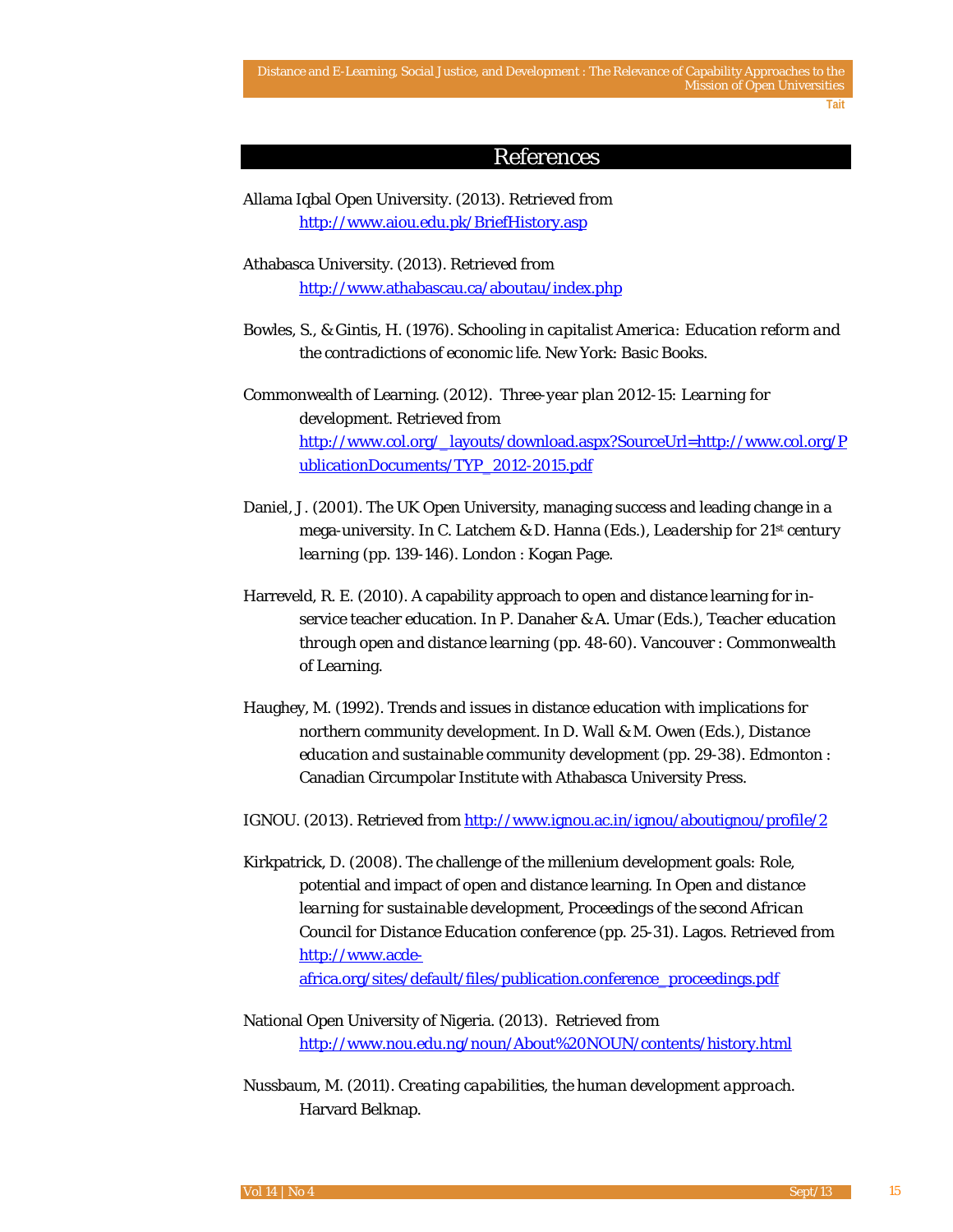- Open University. (2013). Retrieved from [http://www.open.ac.uk/about/main/the-ou](https://legacy.open.ac.uk/owa/redir.aspx?C=fH8s0SlXn0qlvZlH8PzqNzoFlrdz3c9Ixk5h6h1EZA3PJpU7cOA1-5DS6cb5JsXzKQZ6M6eWMHM.&URL=http%3a%2f%2fwww.open.ac.uk%2fabout%2fmain%2fthe-ou-explained%2fthe-ous-mission)[explained/the-ous-mission](https://legacy.open.ac.uk/owa/redir.aspx?C=fH8s0SlXn0qlvZlH8PzqNzoFlrdz3c9Ixk5h6h1EZA3PJpU7cOA1-5DS6cb5JsXzKQZ6M6eWMHM.&URL=http%3a%2f%2fwww.open.ac.uk%2fabout%2fmain%2fthe-ou-explained%2fthe-ous-mission)
- Open University of China. (2013). Retrieved from <http://en.crtvu.edu.cn/about/general-information>
- Open University of Malaysia. (2013). Retrieved from [http://www.oum.edu.my/oum/v2/aboutOUM002.html](https://legacy.open.ac.uk/owa/redir.aspx?C=fH8s0SlXn0qlvZlH8PzqNzoFlrdz3c9Ixk5h6h1EZA3PJpU7cOA1-5DS6cb5JsXzKQZ6M6eWMHM.&URL=http%3a%2f%2fwww.oum.edu.my%2foum%2fv2%2faboutOUM002.html)
- Open University of Tanzania. (2013). Retreived from [http://www.nou.edu.ng/noun/About%20NOUN/contents/history.html](https://legacy.open.ac.uk/owa/redir.aspx?C=fH8s0SlXn0qlvZlH8PzqNzoFlrdz3c9Ixk5h6h1EZA3PJpU7cOA1-5DS6cb5JsXzKQZ6M6eWMHM.&URL=http%3a%2f%2fwww.nou.edu.ng%2fnoun%2fAbout%2520NOUN%2fcontents%2fhistory.html)
- Paul, R. (1990). *Open learning and open management, leadership and integrity in distance education*. London : Kogan Page.
- Perraton, H. (2000). *Open and distance learning in the developing world*. London : Routledge.
- Perraton, H. (2004). Aims and purpose. In H. Perraton & H. Lentell (Eds.), *Policy for open and distance learning* (pp 9-41). London : RoutledgeFalmer.
- Perry, W. (1976). *Open university*. Milton Keynes : Open University Press.
- Reza, R. (2004). Benefits for students, labour force, employers and society. In H. Perraton & H. Lentell (Eds.), *Policy for open and distance learning* (pp. 209- 223). London : RoutledgeFalmer.
- Rogers, A. (1990). *Adults learning for development*. London : Cassell Education with Education for Development.
- Rumble, G. (2007). Social justice, economics and distance education. *Open Learning, 22*(2), 167-176.
- Saito, M. (2003). Amartya Sen's capability approach to education: A critical exploration. *Journal of Philosophy of Education*, *37*(1), 17-33.
- Shepherd, J. (2001, Sept 29). English universities still failing poor students, says government watchdog. *The Guardian*. Retrieved from [www.guardian.co.uk/education/2011/sep/british-universities-fail-poor](http://www.guardian.co.uk/education/2011/sep/british-universities-fail-poor-students)[students](http://www.guardian.co.uk/education/2011/sep/british-universities-fail-poor-students)
- Simpson, ? (2010). Does distance education do more harm than good? Retrieved from [www.ormondsimpson.com/USERIMAGES/Does%20distance%20education%2](http://www.ormondsimpson.com/USERIMAGES/Does%20distance%20education%20do%20harmpdf) [0do%20harmpdf](http://www.ormondsimpson.com/USERIMAGES/Does%20distance%20education%20do%20harmpdf)
- Tait, A. (1989). The politics of open learning. *Adult Education*, *61*(4).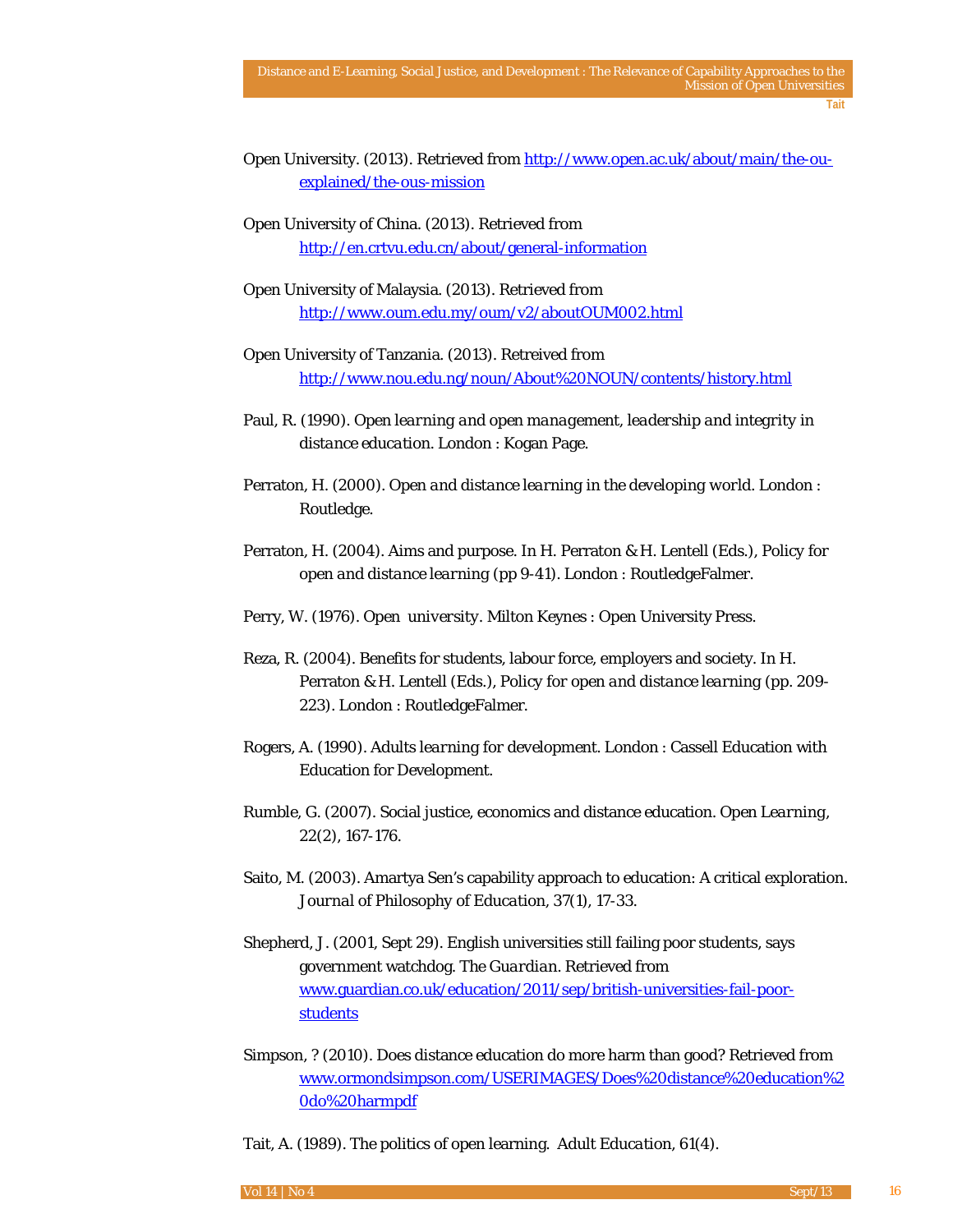- Tait, A. (1994). The end of innocence: Critical approaches to open and distance learning. *Open Learning*, *9*(3).
- Tait, A. (2008). What are open universities for? *Open Learning*, *23*(2), 85-94.
- Tait, A., & O'Rourke, J. (in press). Internationalisation, social justice and open, distance and e-learning: Working with the grain. In T. Anderson & O. Zawacki-Richter (Eds), *Online distance education - Toward a research agenda.* Edmonton : Athabasca University Press.
- UNED. (2013). Retrieved from [http://portal.uned.es/portal/page?\\_pageid=93,24305391,93\\_24305392&\\_dad](https://legacy.open.ac.uk/owa/redir.aspx?C=fH8s0SlXn0qlvZlH8PzqNzoFlrdz3c9Ixk5h6h1EZA3PJpU7cOA1-5DS6cb5JsXzKQZ6M6eWMHM.&URL=http%3a%2f%2fportal.uned.es%2fportal%2fpage%3f_pageid%3d93%2c24305391%2c93_24305392%26_dad%3dportal%26_schema%3dPORTAL) [=portal&\\_schema=PORTAL](https://legacy.open.ac.uk/owa/redir.aspx?C=fH8s0SlXn0qlvZlH8PzqNzoFlrdz3c9Ixk5h6h1EZA3PJpU7cOA1-5DS6cb5JsXzKQZ6M6eWMHM.&URL=http%3a%2f%2fportal.uned.es%2fportal%2fpage%3f_pageid%3d93%2c24305391%2c93_24305392%26_dad%3dportal%26_schema%3dPORTAL)
- UNISA. (2013). Retrieved from [http://www.unisa.ac.za/Default.asp?Cmd=ViewContent&ContentID=20572&P](https://legacy.open.ac.uk/owa/redir.aspx?C=fH8s0SlXn0qlvZlH8PzqNzoFlrdz3c9Ixk5h6h1EZA3PJpU7cOA1-5DS6cb5JsXzKQZ6M6eWMHM.&URL=http%3a%2f%2fwww.unisa.ac.za%2fDefault.asp%3fCmd%3dViewContent%26ContentID%3d20572%26P_XSLFile%3dunisa%2fmobi3.xsl) [\\_XSLFile=unisa/mobi3.xsl](https://legacy.open.ac.uk/owa/redir.aspx?C=fH8s0SlXn0qlvZlH8PzqNzoFlrdz3c9Ixk5h6h1EZA3PJpU7cOA1-5DS6cb5JsXzKQZ6M6eWMHM.&URL=http%3a%2f%2fwww.unisa.ac.za%2fDefault.asp%3fCmd%3dViewContent%26ContentID%3d20572%26P_XSLFile%3dunisa%2fmobi3.xsl)
- University of Phoenix. (2013). *About University of Phoenix, mission and purpose*. Retrieved from [http://www.phoenix.edu/about\\_us/about\\_university\\_of\\_phoenix/mission\\_an](http://www.phoenix.edu/about_us/about_university_of_phoenix/mission_and_purpose.html) [d\\_purpose.html](http://www.phoenix.edu/about_us/about_university_of_phoenix/mission_and_purpose.html)
- UNDP. (2010). *World development report.* New York : Author.
- UNESCO. (2002) *Open and distance learning, trends, policy and strategy considerations*. Paris : Author.
- Walker, M. (2005). Amartya Sen's capability approach and education. *Educational Action Research*, *13*(1), 103-110.
- Walker, M. (2006). Towards a capability-based theory of social justice for education policy-making. *Journal of Education Policy*, *21*(2), 163-185.
- Wall, D. (1992). Thoughts on the theory of community and distance education: The significance for maintenance and sustainability of development programs. In D. Wall & M. Owen (Eds.), *Distance education and sustainable community development* (pp. 1-10). Edmonton : Canadian Circumpolar Institute with Athabasca University Press.
- Watts, M., & Bridges, D. (2006). *The value of non-participation in higher education*. *Journal of Education Policy, 21*(3), 267-290.
- Wawasan Open University. (2013). Retrieved from [http://www.wou.edu.my/aboutWOU.html](https://legacy.open.ac.uk/owa/redir.aspx?C=fH8s0SlXn0qlvZlH8PzqNzoFlrdz3c9Ixk5h6h1EZA3PJpU7cOA1-5DS6cb5JsXzKQZ6M6eWMHM.&URL=http%3a%2f%2fwww.wou.edu.my%2faboutWOU.html)